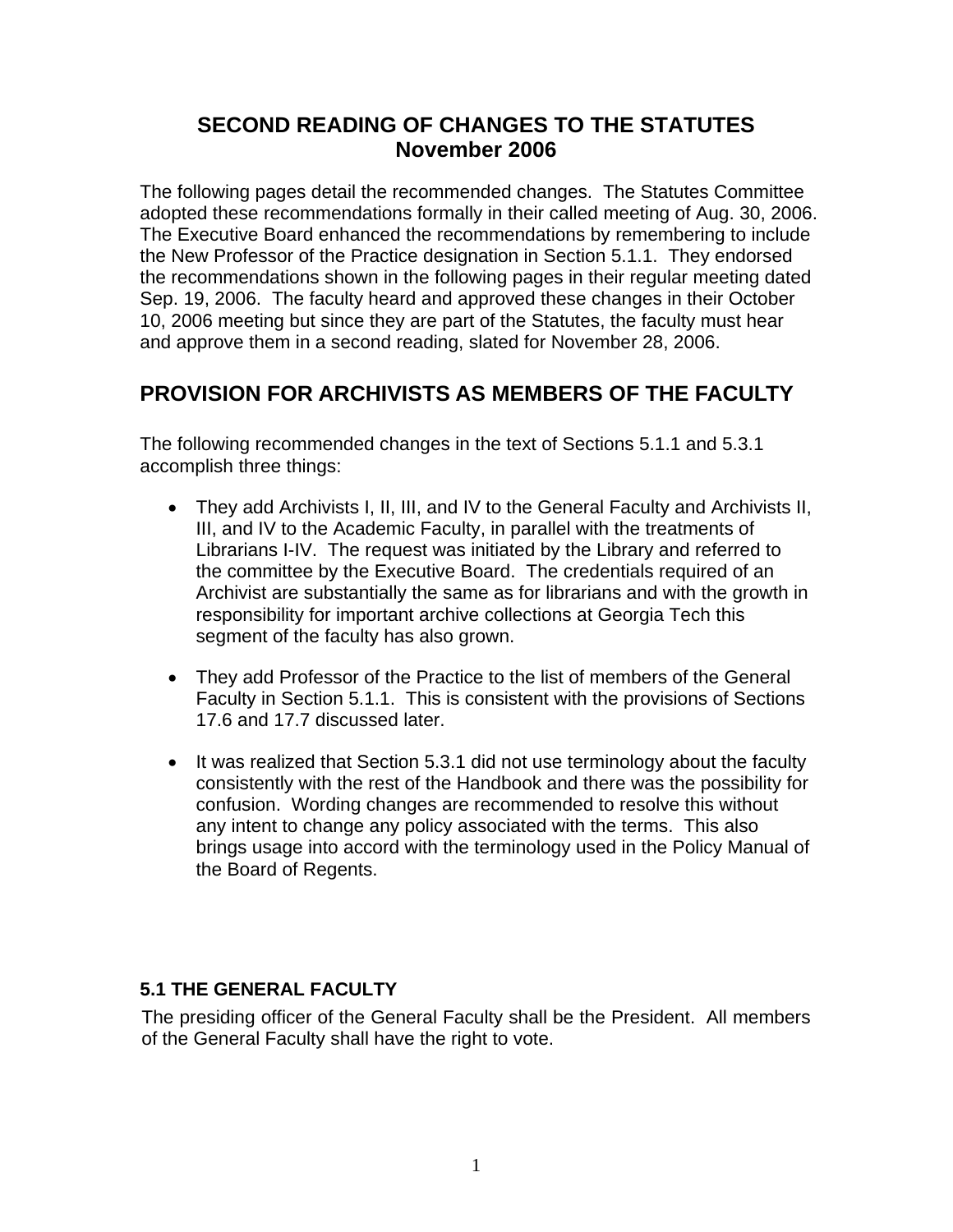### **5.1.1 Members**

Membership in the General Faculty shall be determined solely on the basis of the position held within the Institute. The membership of the General Faculty shall be as follows:

#### **Corps of Instruction**

Comprises:

- Full-time members whose titles, in full or part, are contained in the following list: Regents Professor, Professor, Associate Professor, Assistant Professor, Instructor, Lecturer, and Professor of the Practice.
- Full-time members whose titles, in full or in part, are contained in the following list: Principal Research Engineer, Senior Research Engineer, Research Engineer II, Research Engineer I (Engineer may also read Scientist, Associate, or Technologist).
- Other full-time extension personnel, duly certified librarians Librarians IV, III, II, and I, Archivists IV, III, III, and I, Academic Professionals, and other teaching personnel with such other titles as may be approved by the Board of Regents.

Personnel with the designation of Temporary or Visiting are not to be members of the Corps of Instruction.

#### **Administrative Officers**

Comprise:

- The President, the Provost, administrative and academic deans, the Registrar, the Administrator in charge of Libraries, and those other persons in administrative positions who report directly to the President, and those persons in administrative positions who report to the Provost.
- Persons in administrative positions who report directly to those members in paragraph above, as designated by the Executive Board and approved by the President. See Executive Board's Guidelines to General Faculty Membership, Section 13.

#### **Professional Classified Staff**

Persons in professional positions that require at least a masters degree or its equivalent in education and experience in a relevant field and are approved by the President. See Executive Board's Guidelines to General Faculty Membership, Section 13.

#### **Others**

Other persons in administrative, academic, or research positions specifically designated as members of the General Faculty by the Executive Board and